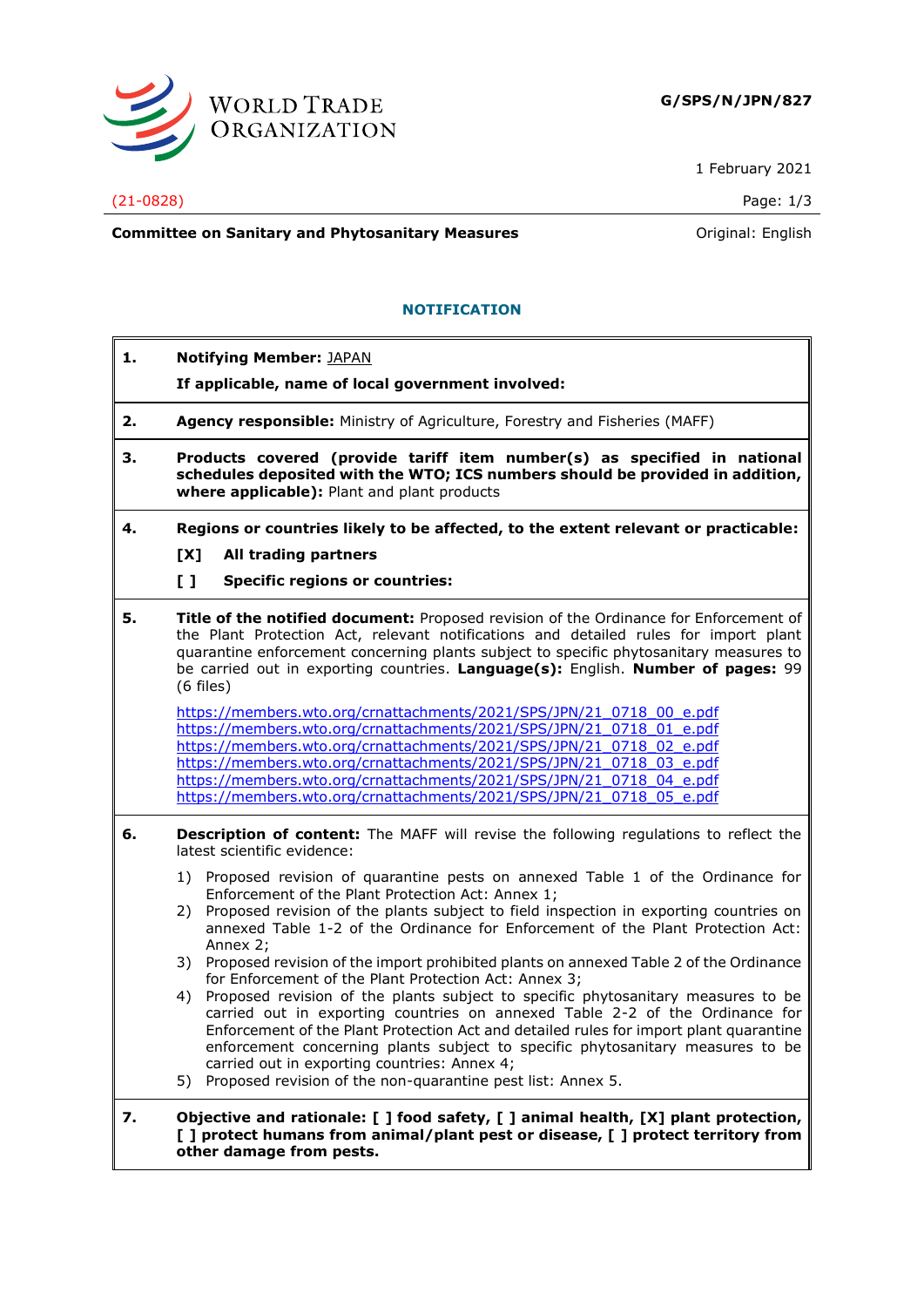- **8. Is there a relevant international standard? If so, identify the standard:**
	- **[ ] Codex Alimentarius Commission** *(e.g. title or serial number of Codex standard or related text)***:**
	- **[ ] World Organization for Animal Health (OIE)** *(e.g. Terrestrial or Aquatic Animal Health Code, chapter number)***:**
	- **[X] International Plant Protection Convention** *(e.g. ISPM number)***:** ISPM No. 2, 11, 19 and 20
	- **[ ] None**

**Does this proposed regulation conform to the relevant international standard?** 

**[X] Yes [ ] No**

**If no, describe, whenever possible, how and why it deviates from the international standard:**

- **9. Other relevant documents and language(s) in which these are available:** The legal basis of the Ordinance is derived from the Plant Protection Act. This revision will be published in "Kampo" (Official Government Gazette), available in Japanese. The current lists are available in English on the website of Plant Protection Station at: [http://www.maff.go.jp/pps/j/information/language\\_top.html](http://www.maff.go.jp/pps/j/information/language_top.html) (available in English).
- **10. Proposed date of adoption** *(dd/mm/yy)***:** To be determined.

**Proposed date of publication** *(dd/mm/yy)***:** To be determined.

- **11. Proposed date of entry into force: [ ] Six months from date of publication**, **and/or** *(dd/mm/yy)***:** Due to the emergency nature of preventing pests of the most serious concern such as Mediterranean fruit fly (*Ceratitis capitata*) from entering Japan, the proposed revisions will enter into force immediately after the completion of domestic legal procedures, which is expected to take about three months after the distribution of this notification.
	- **[ ] Trade facilitating measure**
- **12. Final date for comments: [X] Sixty days from the date of circulation of the notification and/or** *(dd/mm/yy)***:** 2 April 2021

**Agency or authority designated to handle comments: [ ] National Notification Authority, [X] National Enquiry Point. Address, fax number and e-mail address (if available) of other body:**

Standards Information Service International Trade Division Economic Affairs Bureau Ministry of Foreign Affairs 2-2-1 Kasumigaseki, Chiyoda-ku Tokyo 100-8919, Japan Tel: +(81 3) 5501 8344 Fax: +(81 3) 5501 8343 E-mail: enquiry@mofa.go.jp